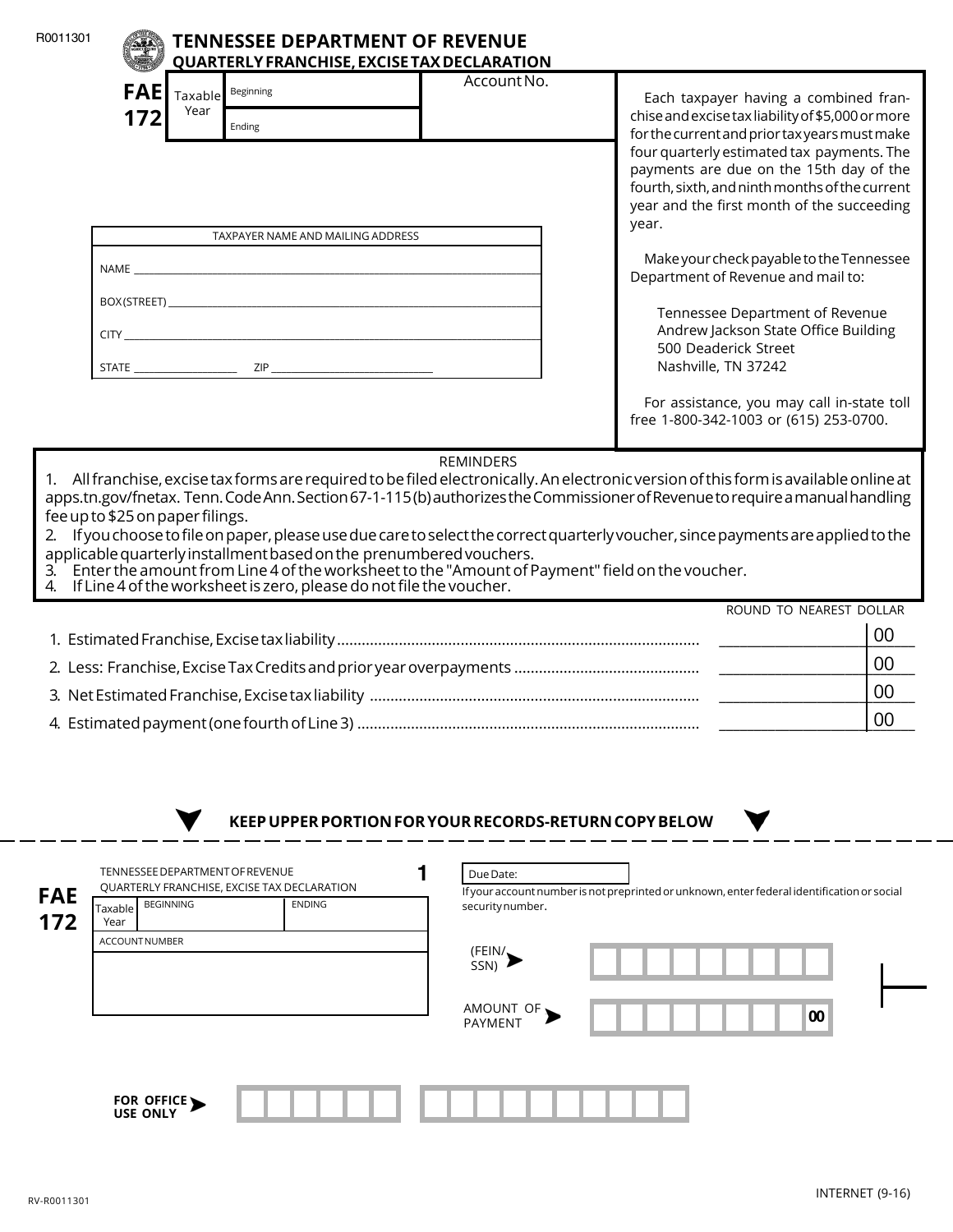## **INSTRUCTIONS**

- 1. WHO MUST MAKE ESTIMATED TAX PAYMENTS: Taxpayers with a franchise, excise tax liability of \$5,000 or more in the prior tax year who expect a franchise, excise tax liability of \$5,000 or more for the current tax year must file a declaration of their franchise, excise tax for the taxable year and make quarterly payments.
- 2. WHEN TO MAKE PAYMENTS: Quarterly payments of the estimated franchise, excise tax are to be made as follows:

1st payment - The 15th day of the 4th month of the current taxable year. 2nd payment - The 15th day of the 6th month of the current taxable year. 3rd payment - The 15th day of the 9th month of the current taxable year. 4th payment - The 15th day of the 1st month of the subsequent taxable year.

- 3. REQUIRED PAYMENT: The minimum amount of each quarterly payment shall be the lesser of: (a) 25% of the combined franchise, excise tax shown on the tax return for the preceding tax year, annualized if the preceding tax year was for less than twelve (12) months; or (b) 25% of 80%of the combined franchise, excise tax liability for the current tax year.
- 4. PENALTY AND INTEREST: Penalty at the rate of 2% per month, up to 24%, and interest at the current rate per annum are imposed upon any quarterly installment which is late or underpaid. Penalty and interest are computed from the due date of the installment to the date paid or until the fifteenth day of the fourth month following the close of the taxable year.
- 5. WHICH FORM TO USE: All franchise, excise tax forms are required to be filed electronically. An electronic version of this form is available online at apps.tn.gov/fnetax. Tenn. Code Ann. Section 67-1-115 (b) authorizes the Commissioner of Revenue to require a manual handling fee up to \$25 on paper filings. If you choose to file on paper, excise tax payments must be accompanied by the Tennessee Estimated Franchise, Excise Tax Declaration form. Please use due care to select the correct quarterly voucher since payments are applied to the applicable quarterly installment based on the prenumbered vouchers.

| DUE DATE OF PAYMENT                            | <b>DATEPAID</b> | <b>AMOUNTPAID</b> |  |  |  |
|------------------------------------------------|-----------------|-------------------|--|--|--|
|                                                |                 |                   |  |  |  |
| 2                                              |                 |                   |  |  |  |
| 3                                              |                 |                   |  |  |  |
| 4                                              |                 |                   |  |  |  |
| Total payments to be taken on completed return |                 |                   |  |  |  |

## RECORD OF ESTIMATED TAX PAYMENTS